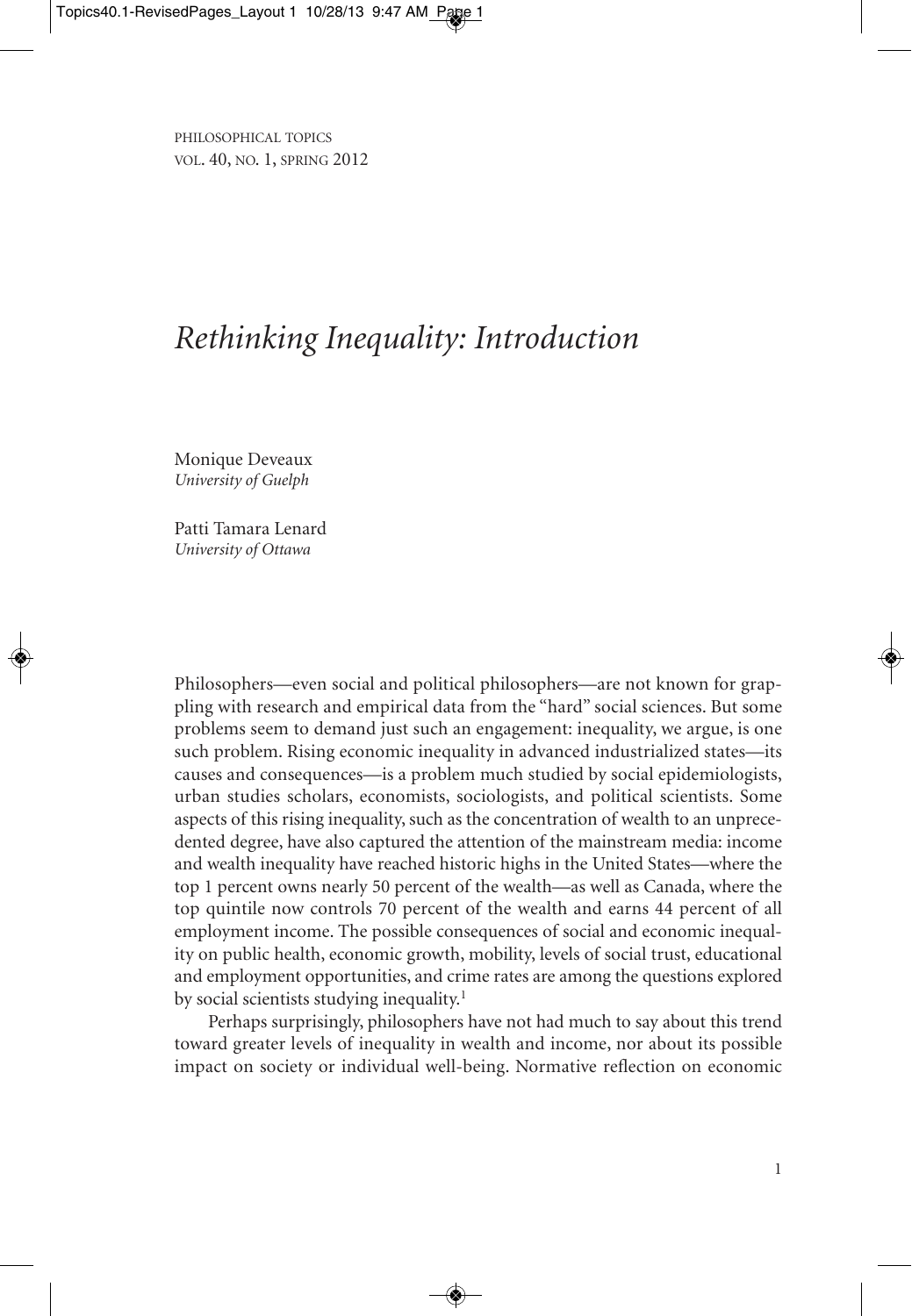inequality by moral and political philosophers has instead generally focused on broader, more foundational questions: Which aspects or forms of equality are most important for a just, decent society, and which are comparatively insignificant? Are equal respect and political equality compatible with a high degree of social and economic inequality? Should an ideal of equality focus on improving the condition of the worse off, or instead aim to equalize the material conditions of all? And on what grounds might a society strive to reduce inequality, and at what costs to citizens' social, economic, and political freedoms?<sup>2</sup> The pattern of rising inequality in rich countries is of course mirrored by rising economic inequality worldwide: the gap between rich and poor regions of the world is, by and large, widening. The consequences of this inequality, and the particular normative challenges and demands it raises, are distinctive, and lie at the heart of discussions of global (in)justice.<sup>3</sup>

These two broad approaches to the problem of growing inequality—that of the philosopher, and that of the social scientist—have for the most part not intersected. As a consequence, a conversation about economic inequality that looks squarely at empirical trends regarding inequality at the same time as posing critical philosophical and normative questions would seem to be long overdue. It was this thought that motivated this special issue of *Philosophical Topics*.

There are at least two reasons, we suggest, why philosophers and political theorists writing on equality and inequality ought to engage social scientific research on inequality. First, much philosophical writing about inequality relies already upon certain assumptions about the *causes* of concrete social and economic inequalities, yet fails to make these assumptions explicit. Some philosophical positions, such as luck egalitarianism, make much of the difference between inequality that is due to choice and that which results from unchosen circumstances; <sup>4</sup> only the latter, which are considered unfair, ought to be rectified. Yet there is considerable research in social psychology and labor economics that suggests that individuals' choices are not easily separable from their social and economic circumstances.

In the present volume, several papers speak to the vexed issue of the intersection of choice and circumstances, and how it should shape our normative understanding of this relationship—and inequality more generally. In "Egalitarianism and Perceptions of Inequality," Derrick Darby and Nyla Branscombe draw on American social psychology research showing that the extent to which people perceive income inequalities as a result of choices as opposed to structural obstacles and hierarchies is highly influenced by their own group-based affiliation—specifically, their race or social class. Whether you are black or white in America shapes how you perceive the causes of inequalities in income and wealth, and so the fairness—or injustice—of those inequalities. As Darby and Branscombe argue, if our ability to draw sharp and accurate distinctions between choice and circumstances is cast into doubt, this cannot help but impact our assessment of which inequalities are unfair and require collective action to repair.

Joseph Fishkin's essay, "The *How* of Unequal Opportunity," implicitly questions the distinction between choice and circumstance by highlighting the struc-

◈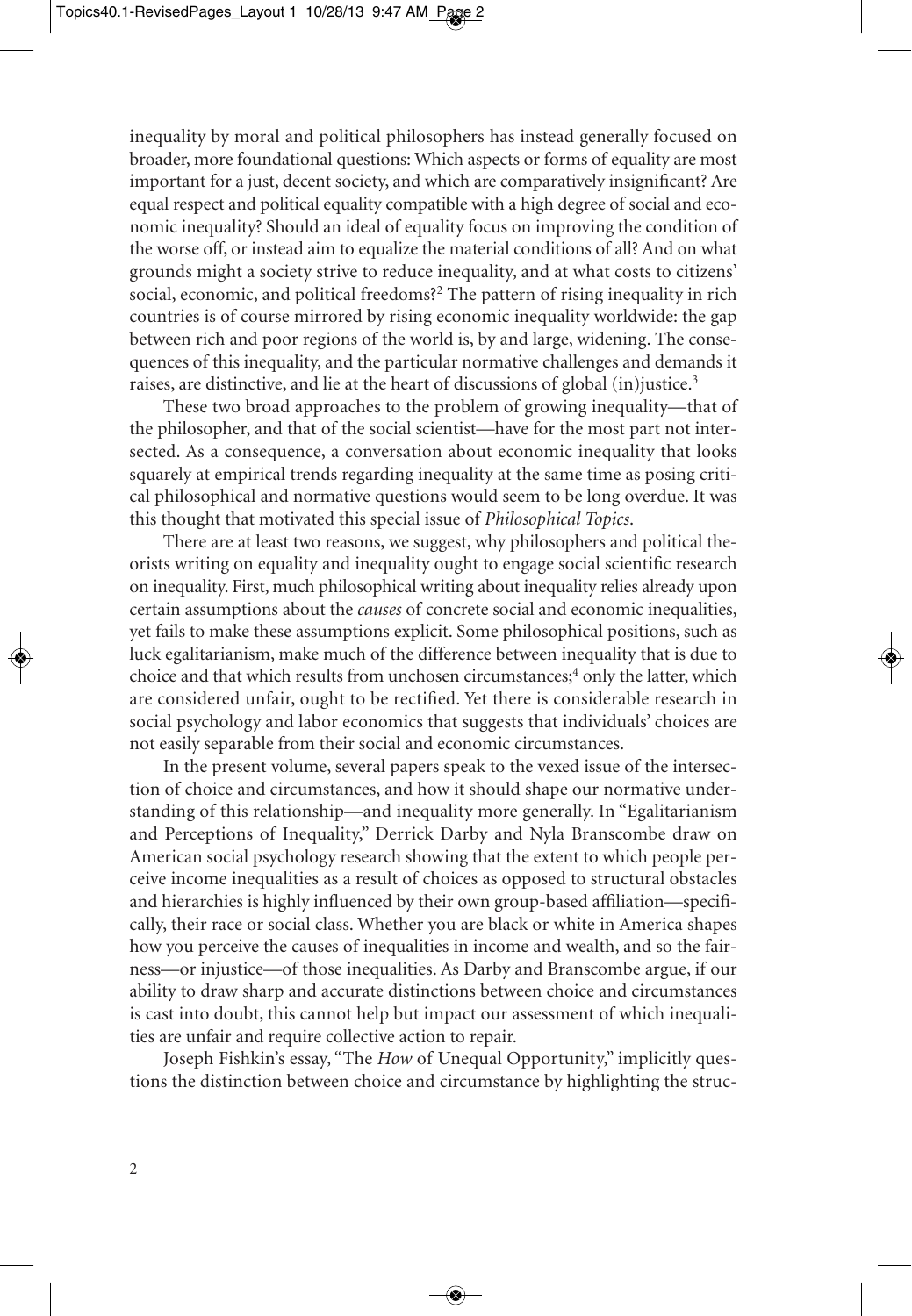tural obstacles that help to create unequal opportunities in education and employment in affluent, yet unequal, societies. These "bottlenecks" to opportunity include not only social class background but also less obvious impediments, such as obstacles to consumer credit and the lack of educational capital to transfer to one's children. Social science research showcases a much wider range of sources of unequal opportunity than political theorists and philosophers have hitherto explored; if the latter are truly concerned about the impact of these bottlenecks to opportunity, it behooves them to take this literature seriously.

In "Our Choices, Our Wage Gap?," Kristi A. Olson challenges the widely held view that choice with respect to jobs or careers *by itself* necessarily exonerates gender wage inequalities. One reason it cannot do so is that the set of options that people have to choose from may be "objectionable" in some way. Olson focuses on the problem of government regulatory regimes (such as the licensing of professions), citing research that shows that these have tended to favor male-dominated jobs. Thus, even if women choose jobs or professions that offer lower wages, this does not make the gendered gap in wages "fair"; the gap itself may be caused by government (or other) policies that are not, in themselves, well justified or fair.

A second pressing reason why philosophers and political theorists ought to pay attention to social scientific research on rising economic inequality is that it may reveal important consequences of inequality on people's lives, and on societies as wholes, that we have not yet adequately considered. There exists, by now, considerable social science research—chiefly in sociology, economics, political science, social psychology, and social epidemiology—about the consequences (or lack thereof) of inequality in income, wealth, and social class for health, levels of social trust, crime, and other matters. There is still considerable controversy over whether relative, not merely absolute, material inequality causes distinctive harms; the argument from the "social determinants of health" (best associated with Richard Wilkinson and Michael Marmot) suggests that relative inequalities do indeed have a harmful impact on health and social well-being.Whether relative inequality can be shown to cause separate negative consequences (i.e., beyond those associated with poverty) is something that prioritarian egalitarians should be curious about, since they focus on scarcity, rather than on inequality per se. To the extent that prioritarians do not usually care about distributions above a certain minimum, they may risk overlooking a host of (alleged) harmful effects of relative inequality on individuals and society as a whole. 5

In "Desert and Fairness in Criminal Justice," Erin I. Kelly looks anew at the relationship between socioeconomic inequalities and criminality, drawing on research that shows a strong correlation between economic disadvantage and crime. If we concede that we share responsibility for "the conditions of individual choice, that is for social justice," then we should agree, Kelly argues, that social inequalities and injustice constitute "an intolerable context for distributing punishment according to individual desert."

Eszter Kollar and Daniele Santoro, in their essay, "Not by Bread Alone: Inequality, Relative Derivation, and Self-Respect," explore the relationship between

◈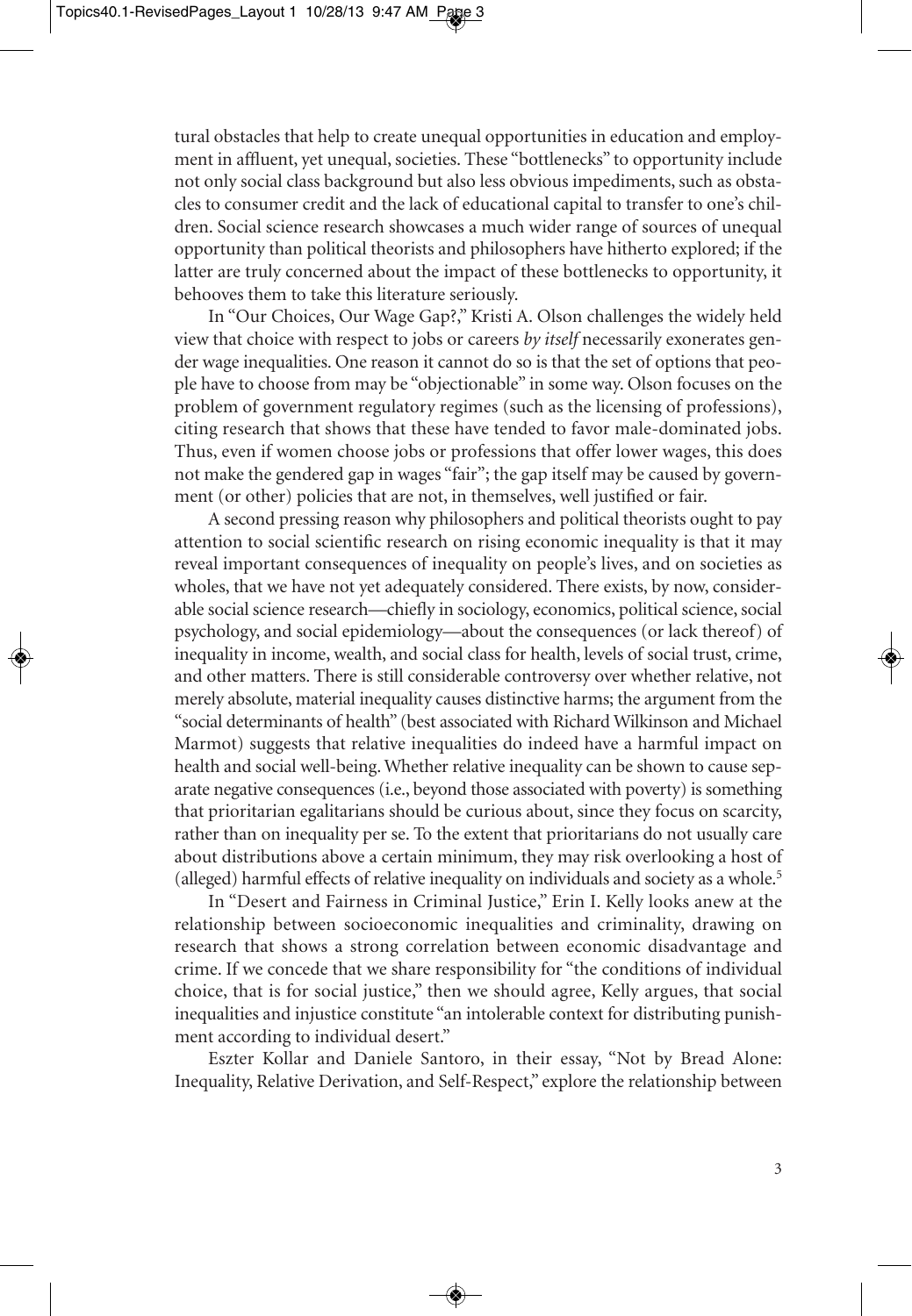economic inequality and levels of self-respect. Philosophers in the analytical tradition have long considered formal equality to require something called "equal consideration and respect," but the issue of self-respect has received less attention. Citing empirical data on *relative* deprivation, Kollar and Santoro suggest that this may be a substantial component of the link between inequality and lowered levels of self-respect. Social psychology research can help us to identify different important aspects of relative deprivation, making it possible to see that "inequality impairs people's self-respect by affecting the perceived sense of meaningful options available to them."

Evidence about the concrete harm of social and economic inequality can also influence the particular normative ideal of equality that political philosophers endorse. Fabian Schuppert, in "Suffering from Social Inequality: Normative Implications of Empirical Research on the Effects of Inequality," suggests that empirical data about inequality's harms, although still a matter of some debate, should cause us to care about relational inequalities in society rather than "unequal material distributions per se." Echoing Elizabeth Anderson's ideal of democratic equality, Schuppert suggests that normative political philosophers should use empirical research on the impact of different kinds of social and economic inequalities to refine their accounts of what kind of equality is valuable and worth defending.

Not surprisingly, egalitarians disagree about which aspects of inequality are harmful and unjust, and which are not. In "Social Relations Egalitarianism versus Luck Egalitarianism: What Is at Stake?," Kasper Lippert-Rasmussen notes that increasing distributional inequality may not be viewed as a "trend towards greater injustice" by social relations egalitarians like Elizabeth Anderson—in contrast to luck egalitarians—because their primary concern is with relations of equal respect and concern. Lippert-Rasmussen, however, argues that once the rhetorical differences are parsed, there are no fundamental conceptual differences between luck egalitarians and proponents of democratic equality. To the extent that they are concerned egalitarians, both, he concludes, have reason to be worried about the impact of increasing socioeconomic inequality.

Empirical economic data may also reveal new dimensions of the harm caused by inequality.Alex Gourevitch, in "Debt, Freedom, and Inequality," argues that personal debt in contemporary industrialized societies, much of which is incurred simply to gain access to essential goods and services, "creates new kinds of unfreedom." From student loans with onerous interest rates to sky-rocketing consumer debt, indebtedness constitutes a deeply problematic aspect of rising socioeconomic inequality that thinkers concerned about personal freedom should care about.

Whether we view (socioeconomic) inequality as intrinsically bad, or merely instrumentally so, will in part depend on whether evidence about the harmful consequences of such inequality is clear and compelling. Richard Arneson cautions that it is much too soon to conclude from available empirical research on economic inequality in affluent societies that it *necessarily* has a host of bad effects; many of the effects, such as those pertaining to people's health, are still open to debate. In

◈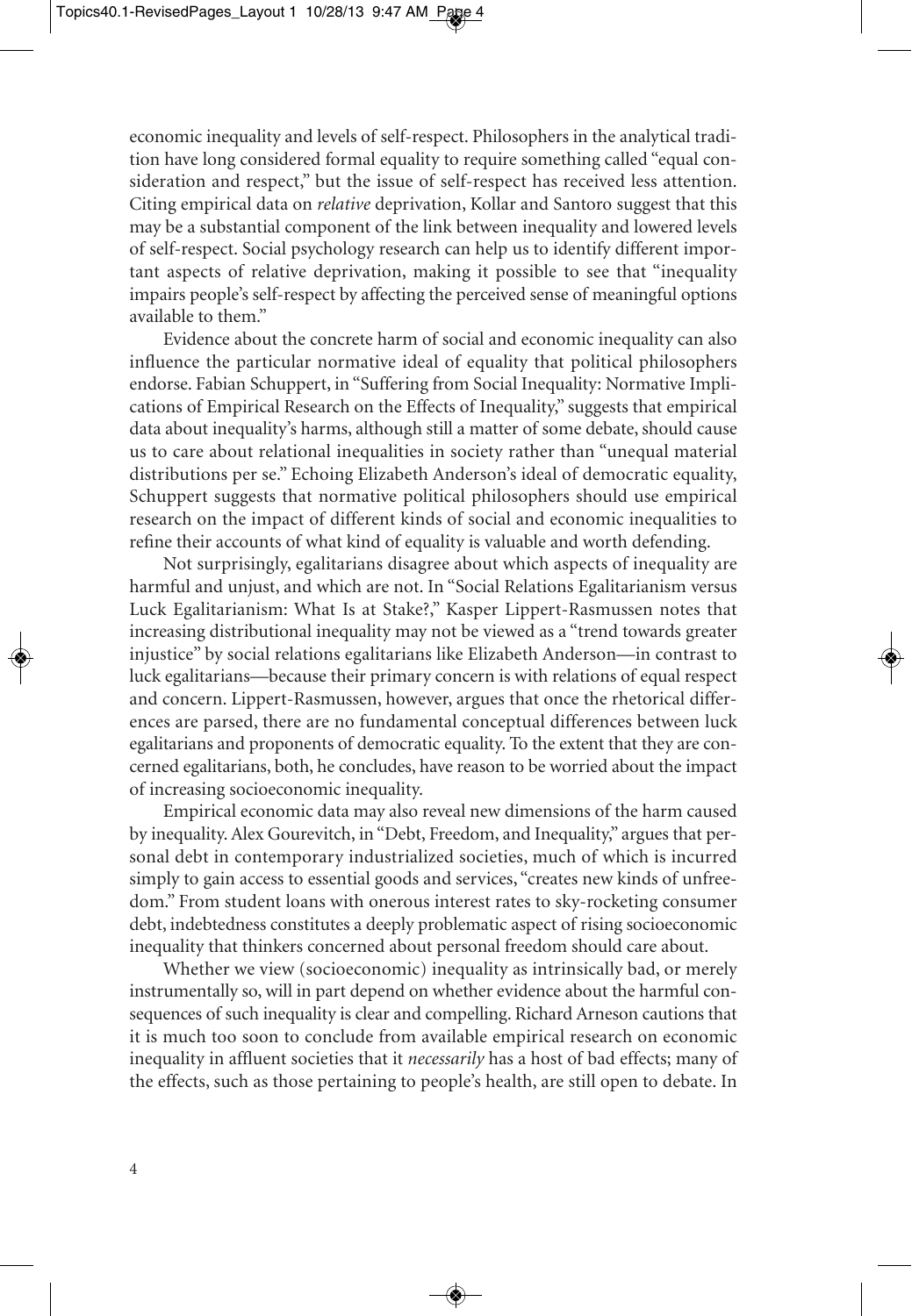part because of this uncertainty, Arneson argues, in his article, "Rethinking Luck Egalitarianism and Unacceptable Inequalities," that we ought to view inequalities as (possibly) instrumentally bad rather than bad in and of themselves. Similarly, equality of condition, defended by luck egalitarians like G. A. Cohen as morally valuable for its own sake, ought instead to be treated as (possibly) instrumentally good. Arneson argues that valuing equality of condition as an intrinsic good is compatible with disregard for "whether people's lives go better or worse," insofar as it cannot rule out a strategy of "leveling down" as a way to attain greater equality. Accordingly, a more adequate account of social justice should, in his view, focus on equality strictly as a means to particular desired ends.

The papers included in this volume aim to foster discussion among philosophers, social scientists, and even public policy analysts about the phenomenon of rising inequality in affluent, industrialized societies. Philosophers' contributions to this discussion include an ability to offer clear conceptualizations of the nature of different forms of equality and inequality; the possible social and individual goods at stake where inequality and equality are concerned; and the normative and ethical demands raised by rising socioeconomic inequality. A cross-disciplinary conversation, we think, has the potential to break new conceptual ground in response to the problem of growing inequality.

Some of the most important concerns in political theory and philosophy, posed again and again by philosophers since antiquity, need to be posed anew in light of rapidly growing socioeconomic inequality: Is citizens' political equality —their political participation as well as influence—compromised by economic inequality? Does growing income inequality affect the key measures of citizens' social equality, such as comparable health and education outcomes (or fair access to health care and education)? And how does economic inequality and growing poverty impact other elements of a just and flourishing society, such as the level of social trust and sense of community? Political theorists and philosophers, as noted above, have arguably been too concerned with abstract notions of equality and inequality, and can benefit from dialogue with social scientists and policy scholars who study the social and economic trends surrounding inequality. At the same time, social scientists need normative arguments about (and against) inequality; and they can draw from philosophical defenses of equality, using these to inform possible policy responses to the negative effects of rising social and economic inequality.

## **NOTES**

<sup>1.</sup> For some examples, see Eric M. Uslaner, "Divided Citizens: How Inequality Undermines Trust in America," *Demos: A Network for Ideas and Action,* www.demos-usa.org (2004); Lawrence R. Jacobs and Theda Skocpol, eds., *Inequality and American Democracy: What We Know and What We Need to Learn* (New York: Russell Sage Foundation, 2005); Adam Whitworth, "Inequality and Crime